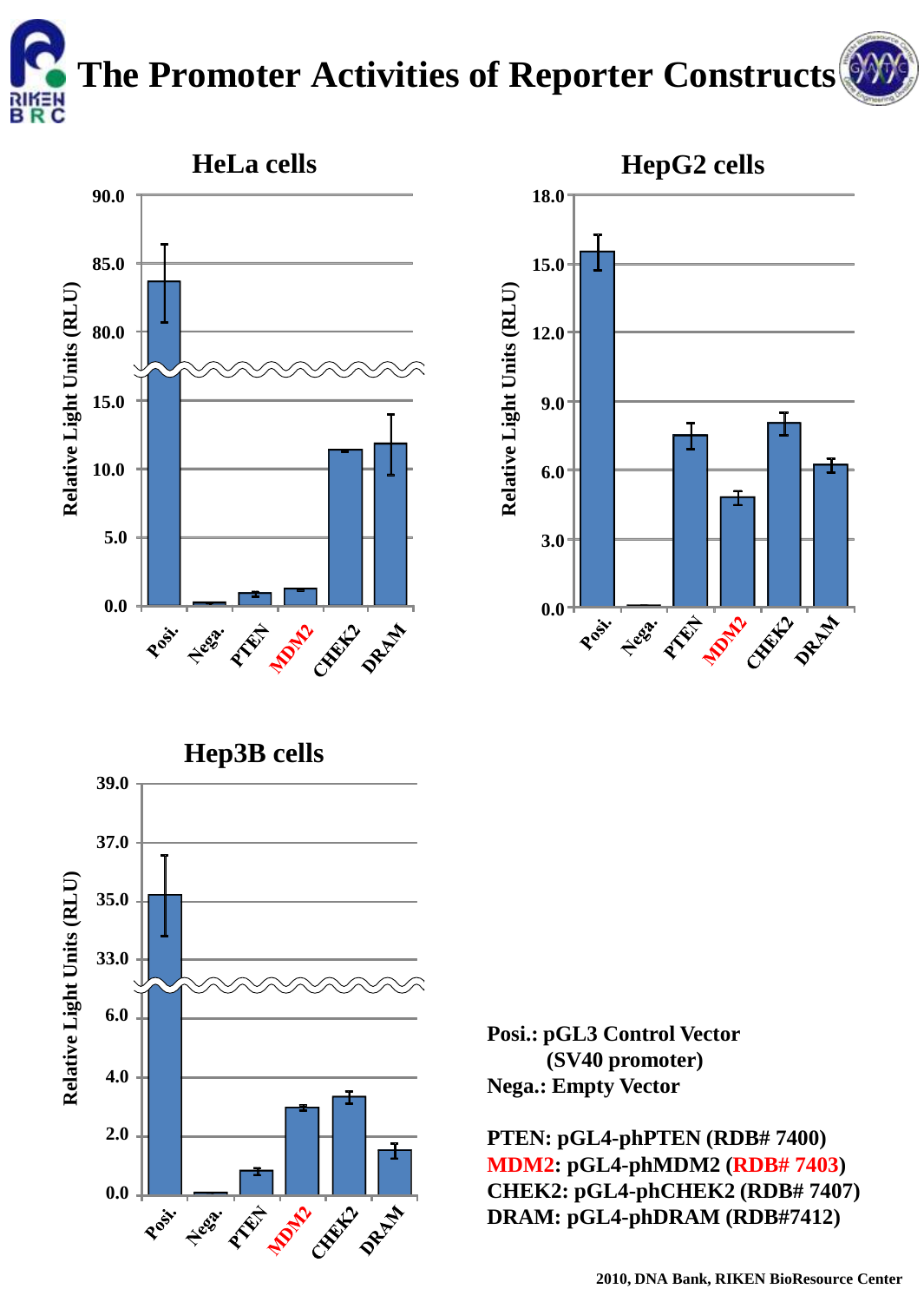

| Unit Size to Compare $= 1$<br>Pick up Location<br>$=$ 1 |  |  |  |                                                                        |                       |                      |  |  |  |  |  |
|---------------------------------------------------------|--|--|--|------------------------------------------------------------------------|-----------------------|----------------------|--|--|--|--|--|
|                                                         |  |  |  |                                                                        |                       |                      |  |  |  |  |  |
|                                                         |  |  |  | [99.499% / 399 bp] INT/OPT. Score: $\langle$ 1584/ 1584 >              |                       |                      |  |  |  |  |  |
| 42'                                                     |  |  |  | GAAGCGGGAG AAGGGAAGGA TATAACTTTA TAAAAAAAAA AAAGCTGCAG AAGGGAAGGA      |                       |                      |  |  |  |  |  |
|                                                         |  |  |  |                                                                        |                       | **** * ** ********** |  |  |  |  |  |
| 61''                                                    |  |  |  |                                                                        | GAAGCGGGAG AAGGGAAGGA |                      |  |  |  |  |  |
|                                                         |  |  |  |                                                                        |                       |                      |  |  |  |  |  |
| 102'                                                    |  |  |  | TATAACTITA TAAAAAAAGG TCCTTGTTCA CAAGGAGCTA ATCACTTACT GGCCAGAGAA      |                       |                      |  |  |  |  |  |
|                                                         |  |  |  |                                                                        |                       |                      |  |  |  |  |  |
|                                                         |  |  |  | 81" TATAACTTTA TAAAAAAAGG TCCTTGTTCA CAAGGAGCTA ATCACTTACT GGCCAGAGAA  |                       |                      |  |  |  |  |  |
|                                                         |  |  |  |                                                                        |                       |                      |  |  |  |  |  |
| 162'                                                    |  |  |  | GAAACGTGTT CCTTCTTTGC AATGGCTGTG TTTTTGGGTT TAGCTAACTC AATTCTTTAT      |                       |                      |  |  |  |  |  |
|                                                         |  |  |  |                                                                        |                       |                      |  |  |  |  |  |
|                                                         |  |  |  | 141" GAAACGTGTT CCTTCTTTGC AATGGCTGTG TTTTTGGGTT TAGCTAACTC AATTCTTTAT |                       |                      |  |  |  |  |  |
|                                                         |  |  |  |                                                                        |                       |                      |  |  |  |  |  |
| 222'                                                    |  |  |  | GTCCTCAATT TATGAGACCG CATCAAAAAC GTTTTTGCCA CATCTCTGTG GGAAAGTAGG      |                       |                      |  |  |  |  |  |
|                                                         |  |  |  |                                                                        |                       |                      |  |  |  |  |  |
|                                                         |  |  |  | 201" GTCCTCAATT TATGAGACCG CATCAAAAAC GTTTTTGCCA CATCTCTGTG GGAAAGTAGG |                       |                      |  |  |  |  |  |
|                                                         |  |  |  |                                                                        |                       |                      |  |  |  |  |  |
| 282'                                                    |  |  |  | TGAGTCAGAA TGAGTGCATA ATATATAAGT ATATATTTTA ATGATAATGA ATGTGTAGAT      |                       |                      |  |  |  |  |  |
|                                                         |  |  |  |                                                                        |                       |                      |  |  |  |  |  |
|                                                         |  |  |  | 261" TGAGTCAGAA TGAGTGCATA ATATATAAGT ATATATTTTA ATGATAATGA ATGTGTAGAT |                       |                      |  |  |  |  |  |
|                                                         |  |  |  |                                                                        |                       |                      |  |  |  |  |  |

```
File Name : Reference Seq. GNU
Sequence Size : 3018
```
File Name : RDB7403F.fasta

1st Nucleotide Sequence

2nd Nucleotide Sequence

Sequence Size : 400

Date : 2009.06.26

[ GENETYX : Nucleotide Sequence Homology Data ]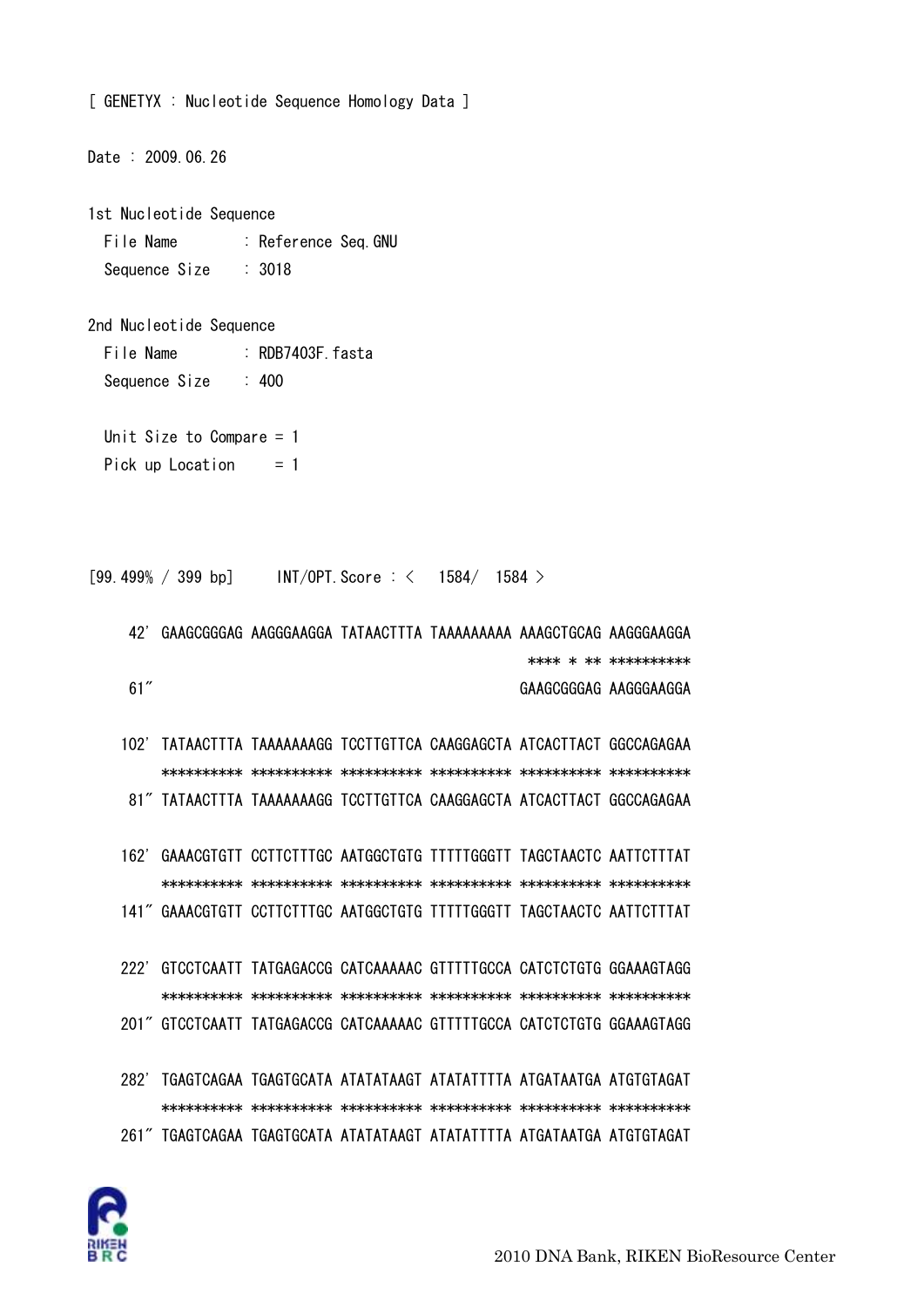342' TAACAAACCC AAACTTTGTT TTTGTTTTTT TGAGAGTCTT GCCCTGTCGC CCAGGCTGGA \*\*\*\*\*\*\*\*\*\* \*\*\*\*\*\*\*\*\*\* \*\*\*\*\*\*\*\*\*\* \*\*\*\*\*\*\*\*\*\* \*\*\*\*\*\*\*\*\*\* \*\*\*\*\*\*\*\*\*\*

321" TAACAAACCC AAACTTTGTT TTTGTTTTTT TGAGAGTCTT GCCCTGTCGC CCAGGCTGGA

- 402' GTGCAATGGC ATGATCTTGG CTCACTGCAG CCTCTGCCTC CCGGGTTCAC AGGATTGTCC \*\*\*\*\*\*\*\*\*\* \*\*\*\*\*\*\*\*\*\* \*\*\*\*\*\*\*\*\*\* \*\*\*\*\*\*\*\*\*\* \*\*\*\*\*\*\*\*\*\* \*\*\*\*\*\*\*\*\*\*
- 381" GTGCAATGGC ATGATCTTGG CTCACTGCAG CCTCTGCCTC CCGGGTTCAC AGGATTGTCC
- 462' TGCCTCAGCC TCCGGAGTAG AGTAGCTGGG ATTACAGGTG ACCGCCACCA CGCCCGACTA \*\*\*\*\*\*\*\*\*\* \*\*\*\*\*\*\*\*\*\*
- 441" TGCCTCAGCC TCCGGAGTAG

1st Nucleotide Sequence File Name : Reference Seq.gnu Sequence Size : 5561

2nd Nucleotide Sequence

File Name : RDB7403R fasta (Complementary) Sequence Size : 311

 Unit Size to Compare = 1 Pick up Location  $= 1$ 

 $[99.357\% / 311$  bp] INT/OPT. Score : < 1232/ 1232 >

| 1021' |  |   | GGCCGAGCCC CACCCTCTCA GCTCGCGGCC AACACCCCCA CCCCGCCTCA CAGCCCGCCG |                        |  |
|-------|--|---|-------------------------------------------------------------------|------------------------|--|
|       |  | ∗ |                                                                   | ********** *********** |  |
| 85''  |  |   | C CACACCCCCA CCCCGCCTCA GAGCCCCCCG                                |                        |  |
|       |  |   |                                                                   |                        |  |
| 1081' |  |   | CGCCCGCGGG GCGACACCCC CCACTCCATC ATCCCGGAGG TGGTGCGGCC GAGCCCCGGA |                        |  |
|       |  |   |                                                                   |                        |  |